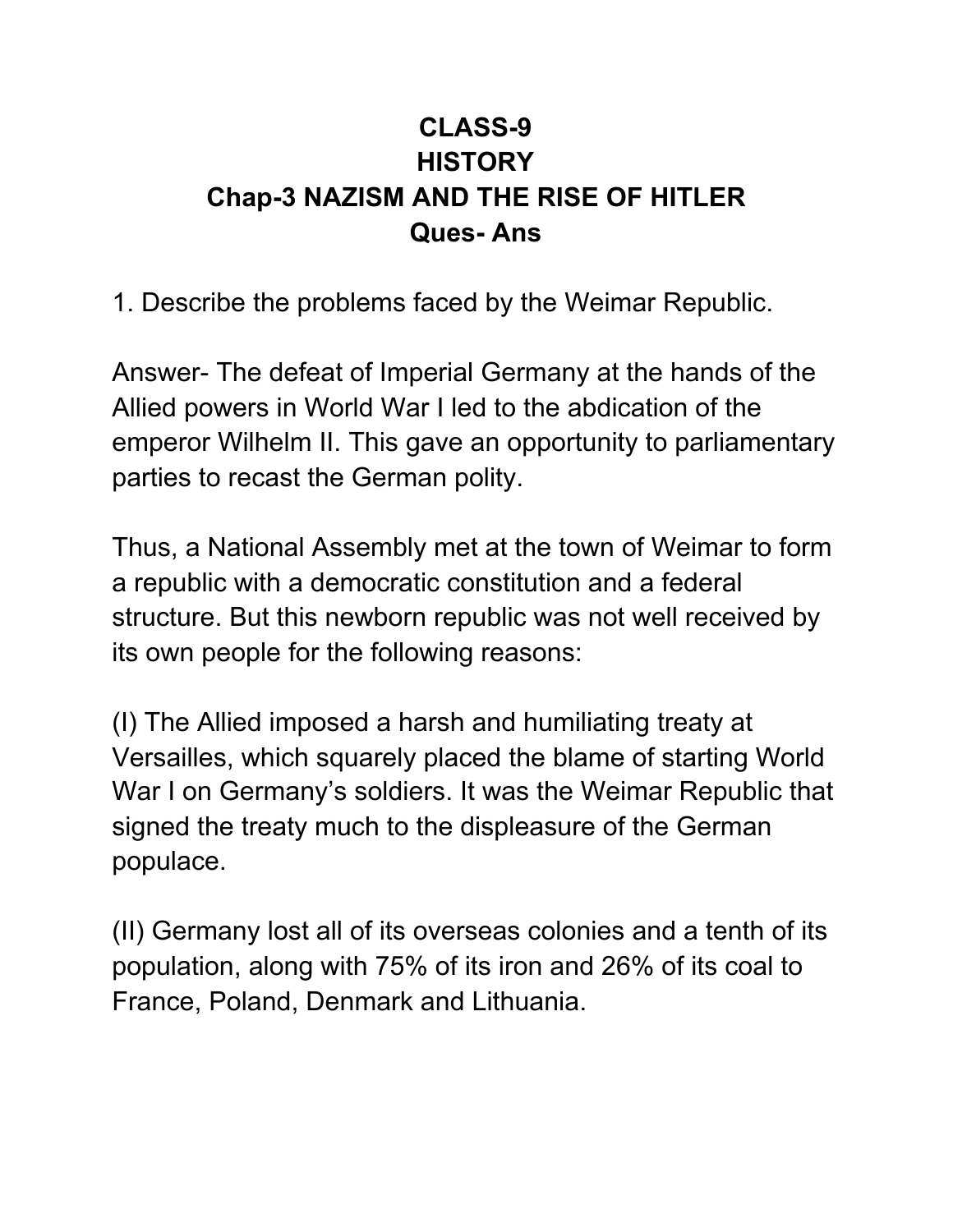(III) The War Guilt Clause held Germany responsible for the war and the subsequent damage it caused in the Allied nations. They were forced to pay compensation of £6 billion in total. Due to the loss of most of its revenue-generating colonies, Germany was unable to repay the amount.

(IV) Due to the failure to pay compensation, the Allied Armies occupied the resource-rich Rhineland for a time. The Weimar Republic reacted to this by printing paper currency in large numbers to pay off the huge debt. This led to hyperinflation and the eventual collapse of the economy.

(V) Coupled with the humiliation of a foreign power occupying German territory and economic collapse, the German public held the new Weimar Republic responsible for the defeat in world war I and accepting the disgrace at Versailles.

2. Discuss why Nazism became popular in Germany by 1930.

Answer- The end of World War I had changed the political landscape of Germany. Right from the beginning, the infant Weimar Republic was beset by problems.

(I) The harsh Versailles Treaty was a serious blow to the national prestige of the Germans and to the economy.

(II) The economic situation was worsened by the Great Depression of 1929, which had severely affected the already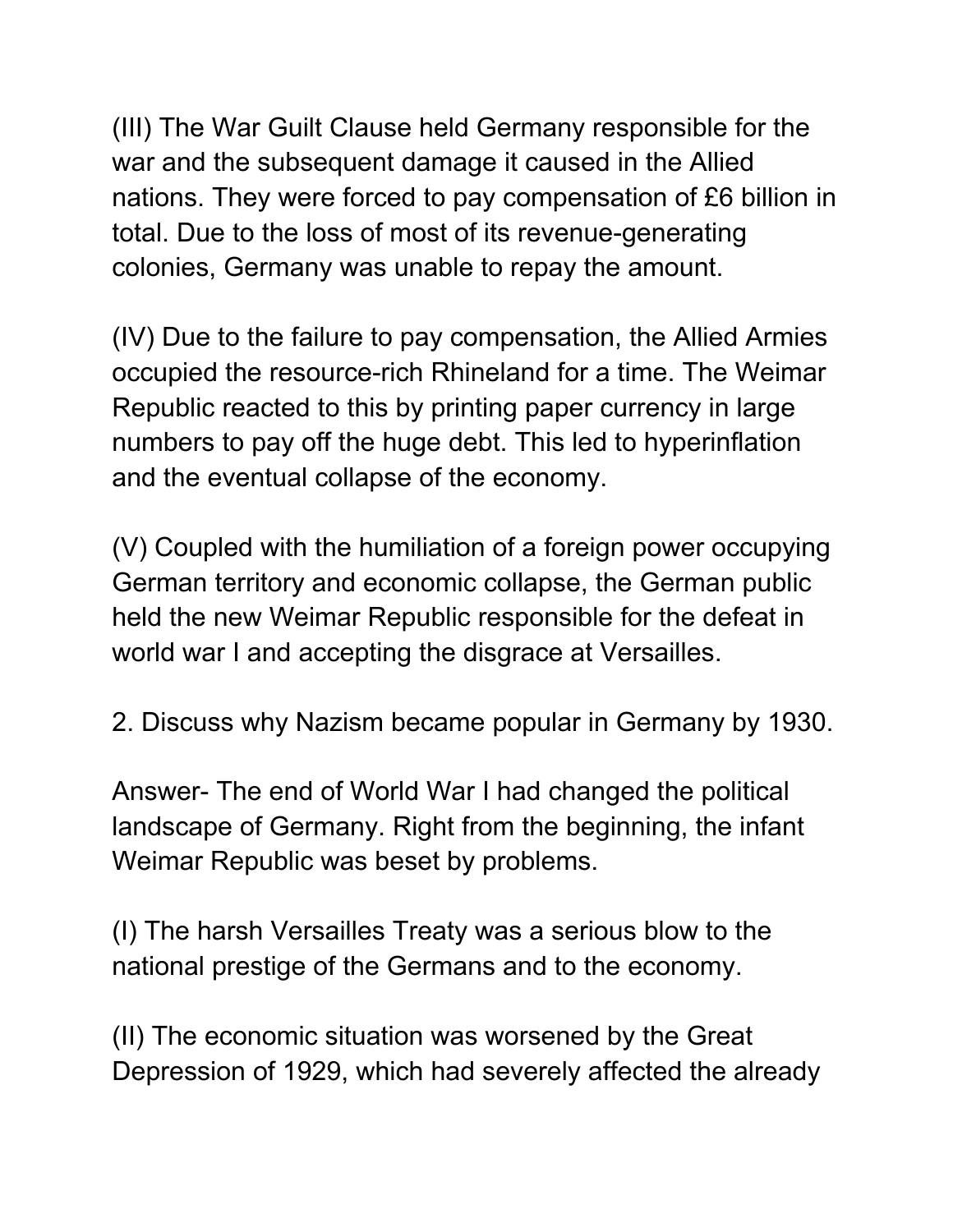fragile German economy. The inability of the Weimar Republic to remedy the situation only further inflamed public sentiments.

(III) The political scenario was not any better as the various political factions, such as the communists and socialists fought with each other that stalled any policy that would uplift the plight of the German people.

(IV) It was in this background that Hitler would organise the fledgling National Socialist German Worker's party, otherwise known as the Nazi party into a mass movement.

(V) By implementing Nazi ideals, Hitler promised to undo the injustice of the Versailles treaty and restore the dignity of the German people, promising economic security and to build a strong German nation free from all foreign influences and 'conspiracies'.

(VI) He found strong support among the German middle class, who were threatened with destitution due to economic collapse that had shut down banks, businesses and factories.

(VII) Nazi propaganda, along with Hitler's powerful oratory skills, successfully portrayed Hitler as a saviour and Nazism as the means to deliver the German people from the distress of living in a time of acute economic and political crisis.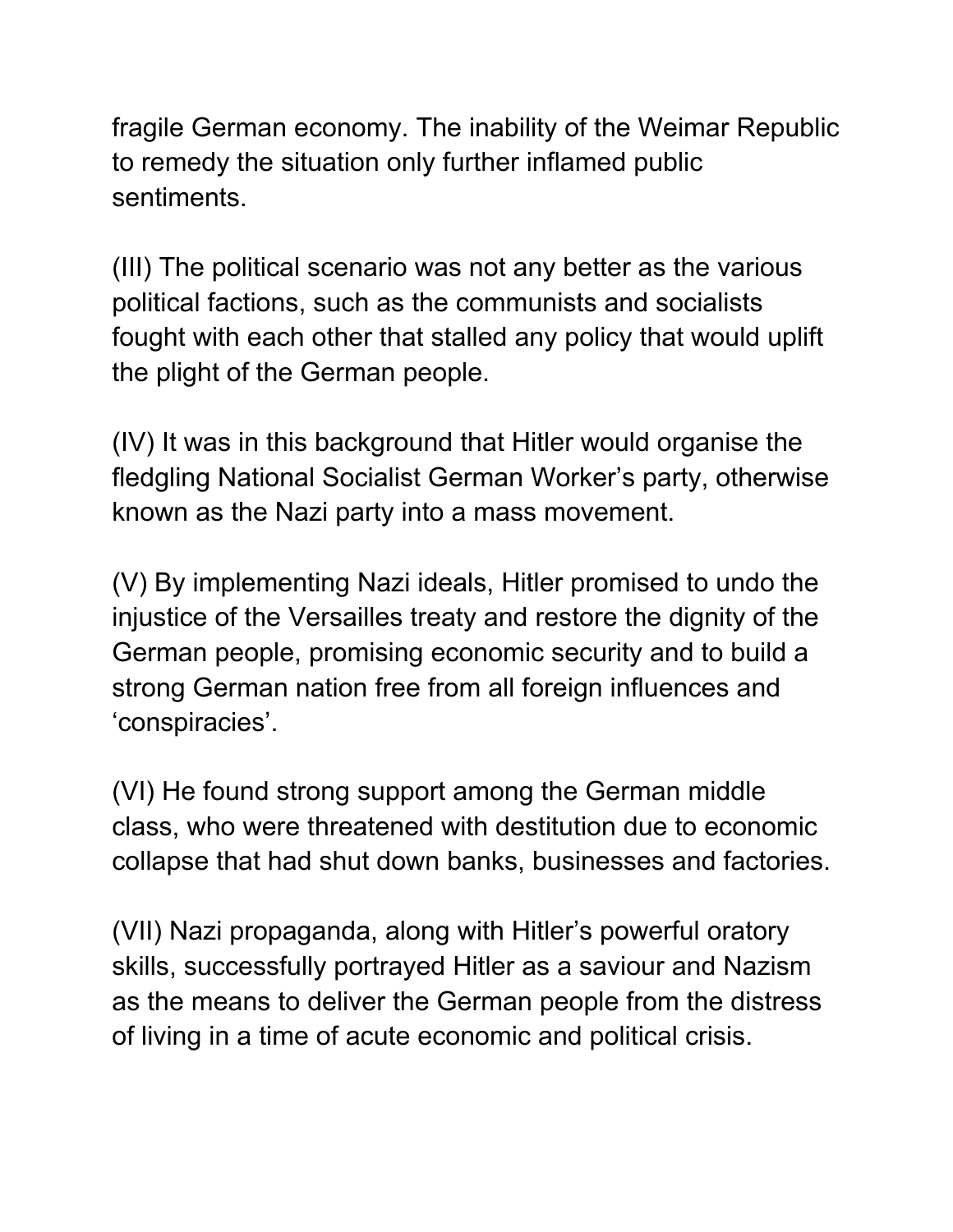3. What are the peculiar features of Nazi thinking?

Answer- The Nazi thinking was synonymous with Hitler's world view. The features of such thinking are :

(I) There was no equality among the human race, only a racial hierarchy – with the blonde, blue-eyed, Nordic German Aryans being at the top and the Jews being placed at the bottom level. All the other coloured people were placed somewhere in between, depending on their external features.

(II) The other aspect of Nazi ideology was the concept of Lebensraum or living space. It was believed that new territories had to be acquired at the expense of the local population in order to enhance material resources and the power of the German nation.

(III) They believed in the survival of the fittest, which was a twisted version of Charles Darwin theory about natural selection. In their version, they believed that the strongest race would survive, while the weak would perish.

(IV) Nazi thinking put much emphasis on 'racial purity'. This meant that anyone born with physical and mental disabilities was considered 'undesirable' and impure. Allowing their existence would only pollute the German race and hence they had no right to exist. Along with Jews, Gypsies, Slavic and